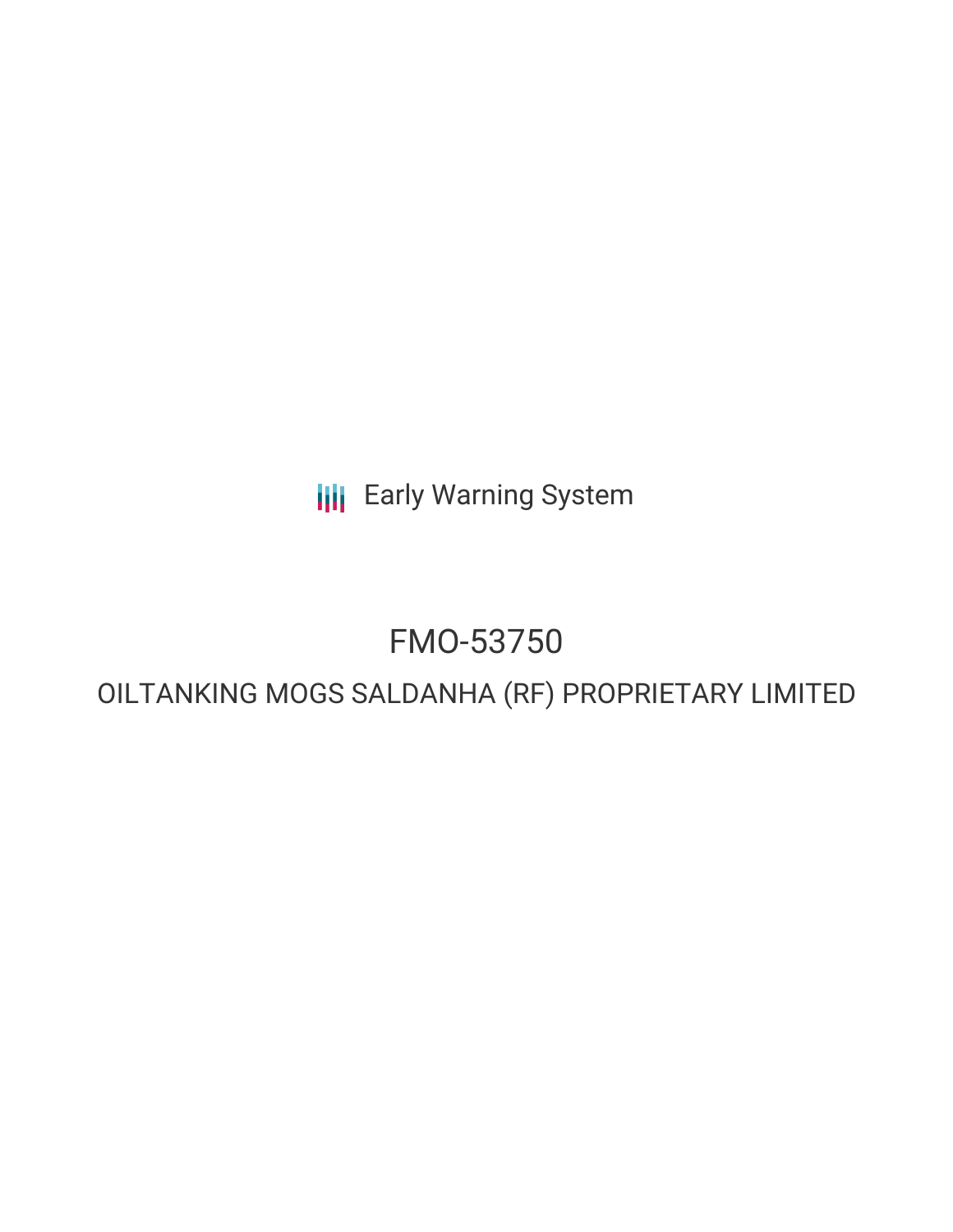#### **Quick Facts**

| <b>Countries</b>               | South Africa                                  |  |  |  |  |
|--------------------------------|-----------------------------------------------|--|--|--|--|
| <b>Specific Location</b>       | Port of Saldanha Bay                          |  |  |  |  |
| <b>Financial Institutions</b>  | Netherlands Development Finance Company (FMO) |  |  |  |  |
| <b>Status</b>                  | Approved                                      |  |  |  |  |
| <b>Bank Risk Rating</b>        | А                                             |  |  |  |  |
| <b>Voting Date</b>             | 2018-06-04                                    |  |  |  |  |
| <b>Borrower</b>                | Oiltanking MOGS Saldanha South Africa         |  |  |  |  |
| <b>Sectors</b>                 | Construction, Infrastructure                  |  |  |  |  |
| <b>Investment Type(s)</b>      | Loan                                          |  |  |  |  |
| <b>Investment Amount (USD)</b> | $$30.00$ million                              |  |  |  |  |
| <b>Loan Amount (USD)</b>       | $$30.00$ million                              |  |  |  |  |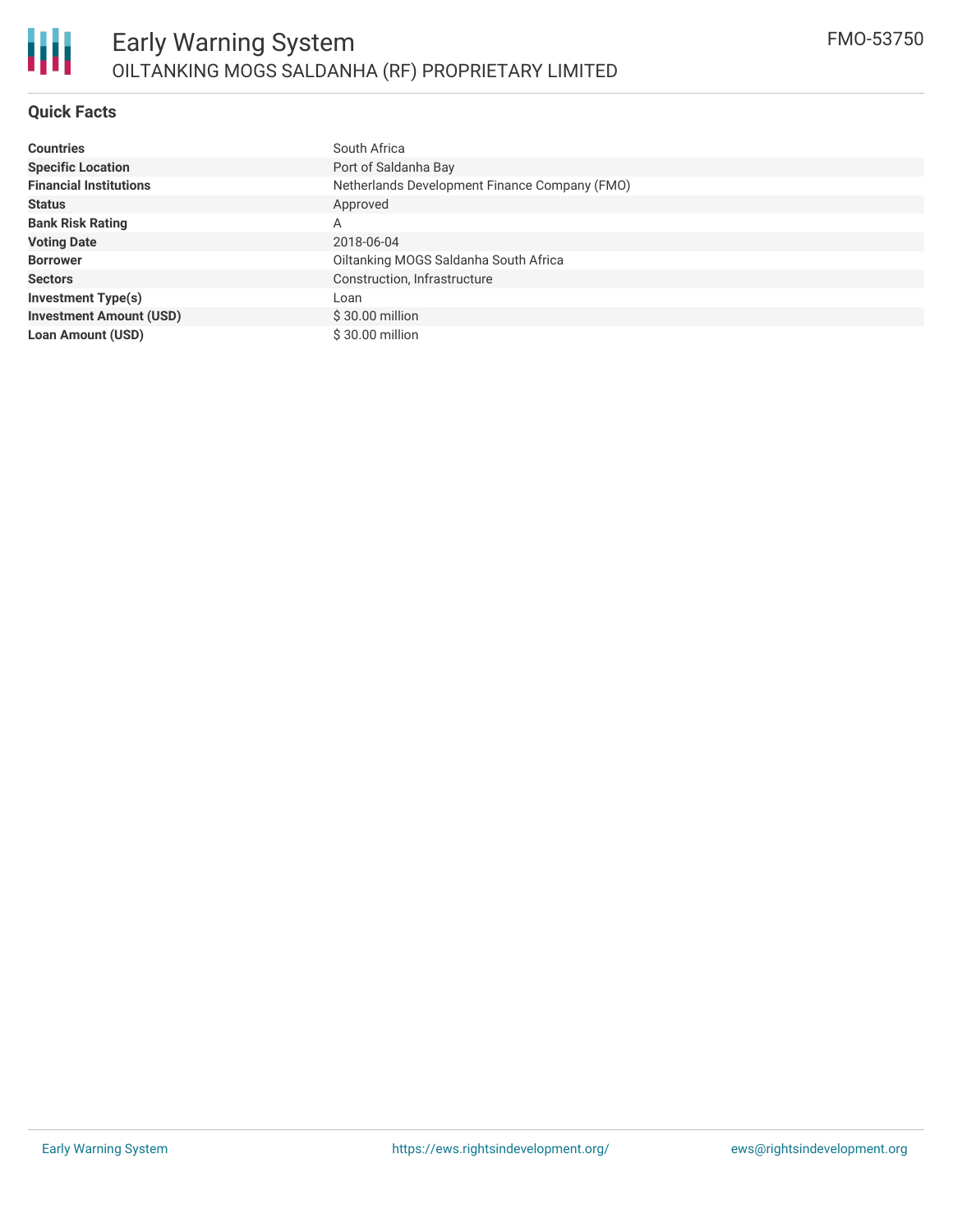

#### **Project Description**

This transaction concerns the financing of a new state of the art crude oil storage and blending facility in the Port of Saldanha Bay, South Africa.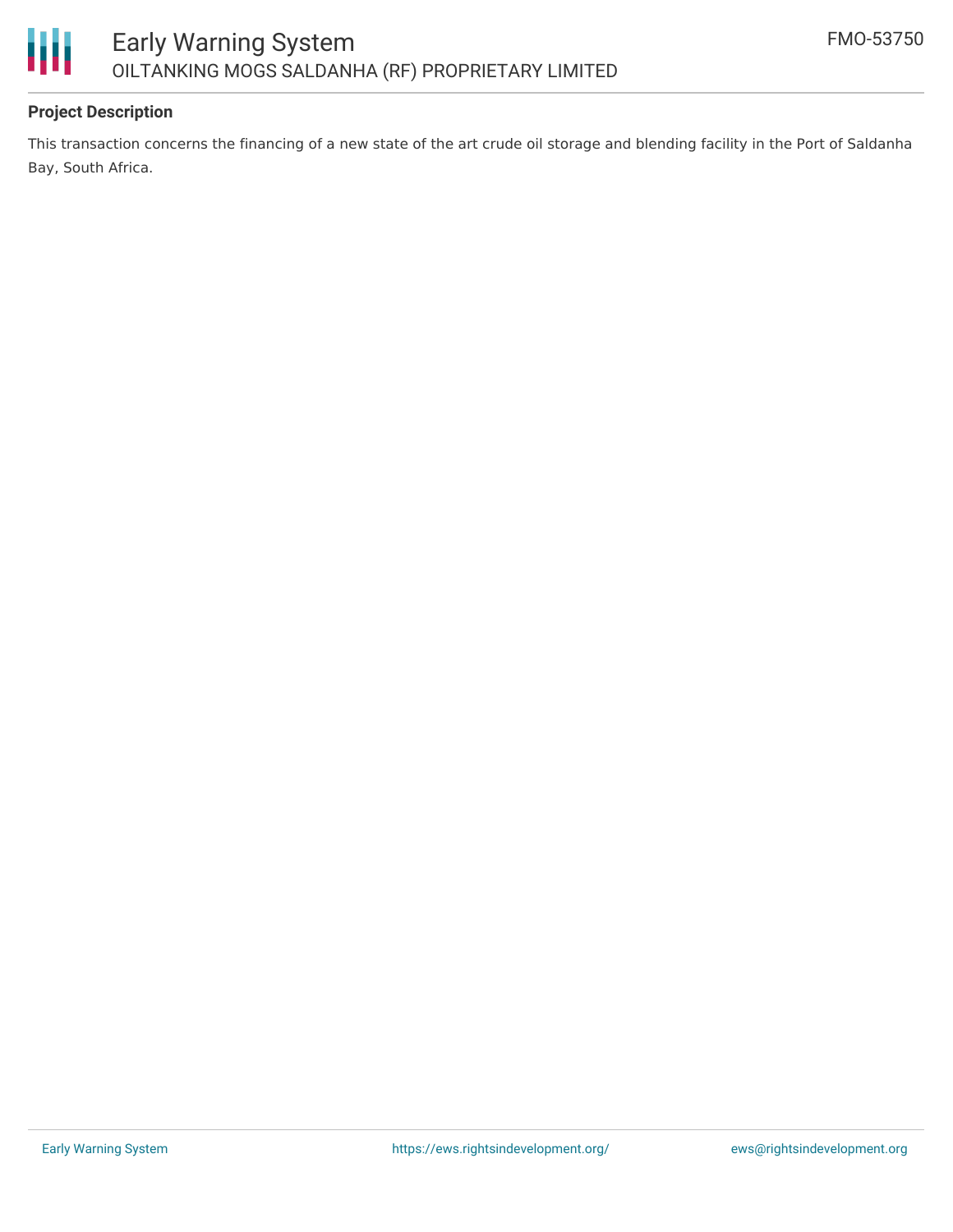#### **Investment Description**

Netherlands Development Finance Company (FMO)

FMO and two other development finance institutions being DEG (Germany) and the Industrial Development Company of South Africa, jointly aim to support the construction of the new oil storage facility.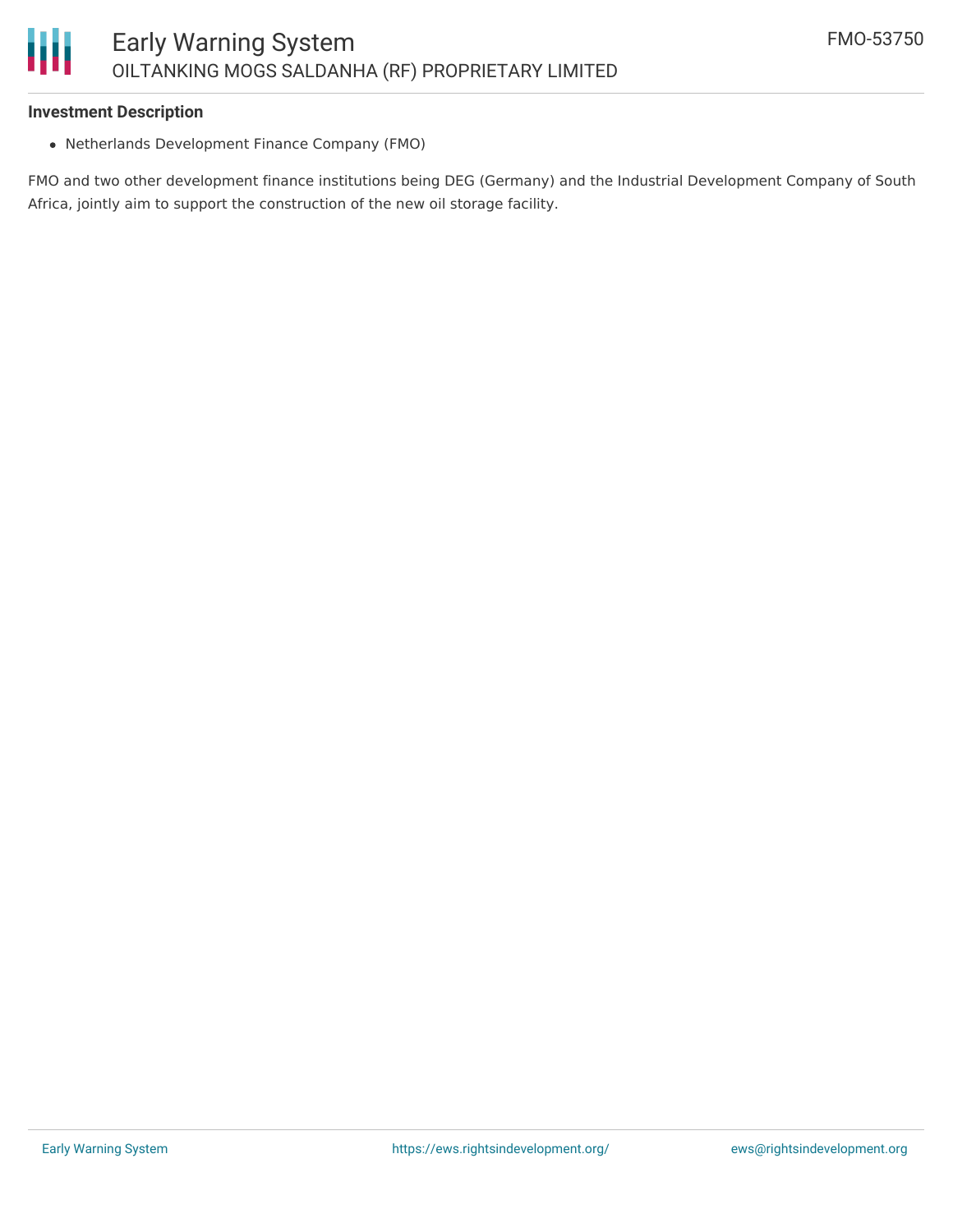# 冊

### Early Warning System OILTANKING MOGS SALDANHA (RF) PROPRIETARY LIMITED

| <b>Private Actor 1</b> | <b>Private Actor</b><br>1 Role | <b>Private Actor</b><br>  Sector | <b>Relation</b>          | <b>Private Actor 2</b>                 | <b>Private Actor</b><br>2 Role | <b>Private Actor</b><br>2 Sector |
|------------------------|--------------------------------|----------------------------------|--------------------------|----------------------------------------|--------------------------------|----------------------------------|
|                        |                                |                                  | $\overline{\phantom{0}}$ | Oiltanking MOGS Saldanha, South Africa | Client                         | $\overline{\phantom{a}}$         |